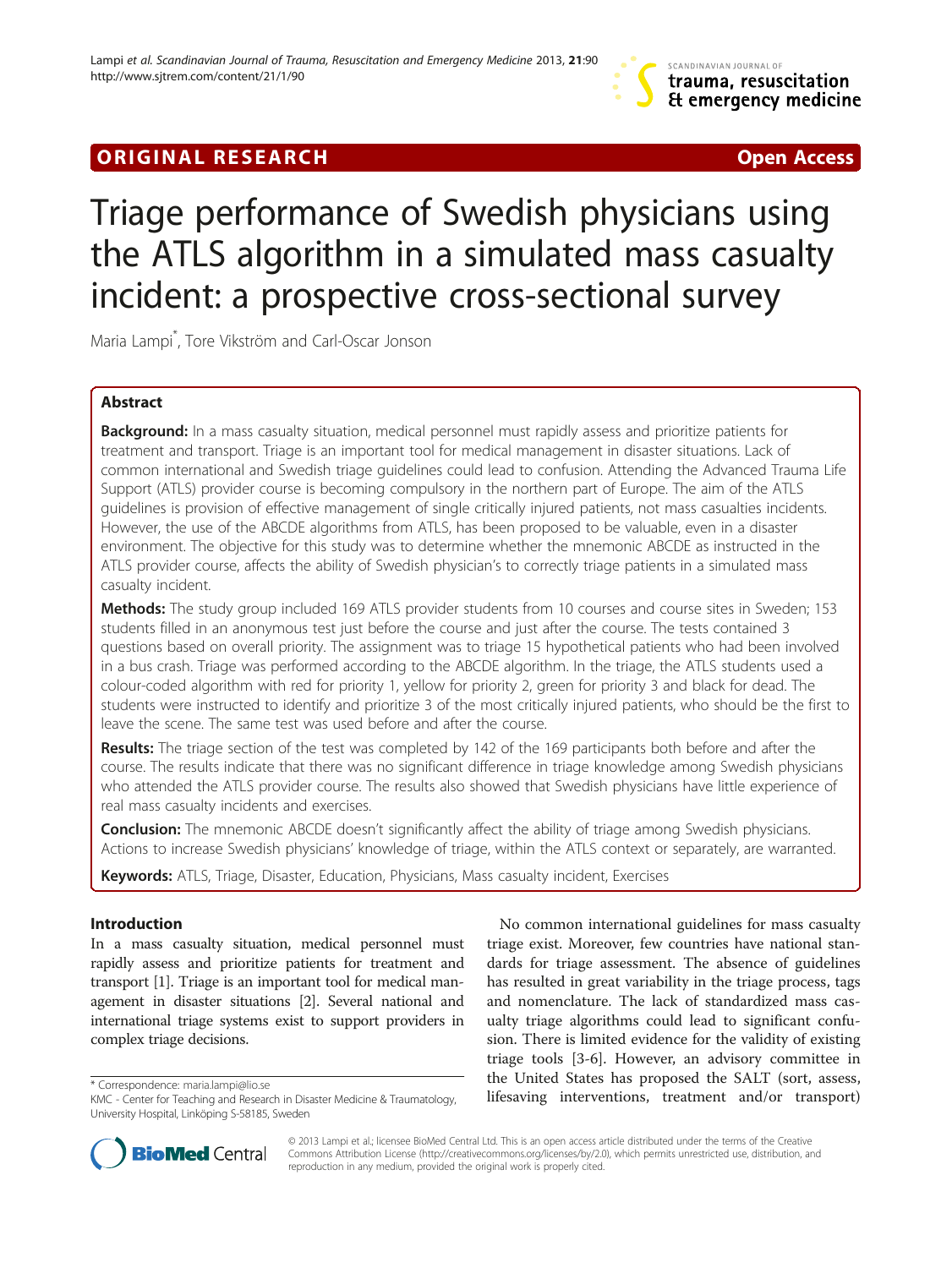Triage System as a US national guideline for mass casualty triage [[7,8\]](#page-4-0). A national guideline for mass casualty triage in Norway has recently been developed and published by the Norwegian Directorate of Health. This national standard is based on SALT principles [[9\]](#page-4-0).

Advanced Trauma Life Support (ATLS; developed by the American College of Surgeons) is often compulsory and a requirement for a resident degree in anaesthesia, orthopaedics, surgery and emergency medicine in northern Europe [\[10\]](#page-4-0). The ATLS program is implemented in more than 60 countries worldwide and more than 1.5 million physicians have participated. The ATLS guidelines are accepted worldwide irrespective of where the injured patient is treated [\[11,12\]](#page-4-0). The concept course is designed to teach physicians a standardized approach to trauma care in the first hour after an injury and the course combines the educational formats of lectures and practical lifesaving skills. The ATLS course emphasizes that injury kills in certain time frames. The loss of an airway kills more quickly than loss of the ability to breath. The latter kills more quickly than loss of circulating blood volume. The mnemonic ABCDE prompt the specific, orders evaluations and interventions that should be followed in all injured patients [\[13](#page-4-0)].

ATLS was introduced in Sweden in 1996 and almost 7000 physicians have taken the ATLS provider course since then [\[14\]](#page-4-0).

It is well established that health care professionals must be adequately prepared for a great variety of casualty events. Exercises and training are essential elements in preparedness [[15](#page-4-0)-[18](#page-4-0)]. Medical teams in a disaster or a mass casualty incident (MCI) are forced to operate in a difficult environment [[19](#page-4-0)]. The objective of the ATLS course is to give the participants skills so that they can identify and treat life-threatening injuries under extreme pressure [\[13\]](#page-4-0).

The medical teams must have a simple tool that is easy to remember to evaluate and treat the injured patient. The ATLS provider course can be one part in this preparedness as suggested by Dr Walsh after the Granada experience [[20\]](#page-4-0). Physicians involved in the initial treatment in a disaster situation could play a key role if they are highly trained with ATLS [[21,22](#page-4-0)]. The ATLS guidelines have been designed to effectively manage single critically injured patients, not patients in MCIs. However, the ATLS course contains several mandatory elements, which are assessed and rated. One element is group discussion, where the aim is to manage multiple patient scenarios and apply trauma triage principles using the mnemonic ABCDE [\[13](#page-4-0)].

The subject of disaster medicine is given little time in basic education for Swedish medical students. There is no comprehensive research in Sweden on the topic of knowledge of pre-hospital triage among Swedish physicians attending the ATLS course. Due to the absence of

national standards in triage in Sweden, ATLS can be an initiative towards developing national guidelines. One way of measuring triage knowledge is by written tests before and after a course as suggested by previous studies [[1,23](#page-4-0)-[25](#page-4-0)].

The objective for this present work was to determine whether the mnemonic ABCDE as instructed in the ATLS provider course, affects the ability of Swedish physicians to correctly triage patients in a simulated mass casualty incident.

#### **Methods**

A prospective cross-sectional survey with retrospective analyses of data was designed. The study group contained 169 students of the ATLS provider course from 10 courses and course sites in Sweden during the period between 28 March and 1 June 2012. All students that attended the courses during the timeframe were asked to participate. Demographic data collection included the level of medical education, the number of years in clinical practice, previous experience of simulation exercises and previous experience of real major incidents with more than 5 injured. Triage-tags should be used in the pre-hospital environment, on daily bases in Sweden when more than 5 casualties are involved in the incident [[26,27\]](#page-4-0).

The tool chosen for this investigation is a validated instrument that has been tested by Deluhery et al. [\[1\]](#page-4-0). For this investigation, permission from the authors was obtained to use and adapt the tool to meet Swedish conditions (Additional file [1\)](#page-4-0). After translation of the questionnaire to Swedish, 5 triage patients were added from the Emergo Train System (ETS) patient database [[28](#page-5-0)]. The 15 patients were 3 red, 3 yellow, 7 green and 2 black according to the ABCDE and SALT triage algorithms. For additional validation of the instrument, 12 students who participated in a Pre Hospital Life Support (PHTLS) [\[29](#page-5-0)] refresher course completed the test before the course with a time limit of 15 minutes. These results are not included in this survey.

The tests were delivered with written instructions to the local ATLS coordinators at the 10 course sites. The coordinators were also briefed by phone. The coordinators distributed the survey to the responders. Together with the pre-course test, the responders were given a written information letter explaining the aim, goals and information about voluntary participation in the survey.

The ATLS students filled in the anonymous tests before and after the course with 3 additional questions based on overall priority. Their assignment was to triage 15 hypothetical patients involved in a bus crash. The students were informed that they were alone at the scene, but more resources were on the way, but were delayed. The student's task was to prioritize the 15 casualties according to the ABCDE algorithm and take into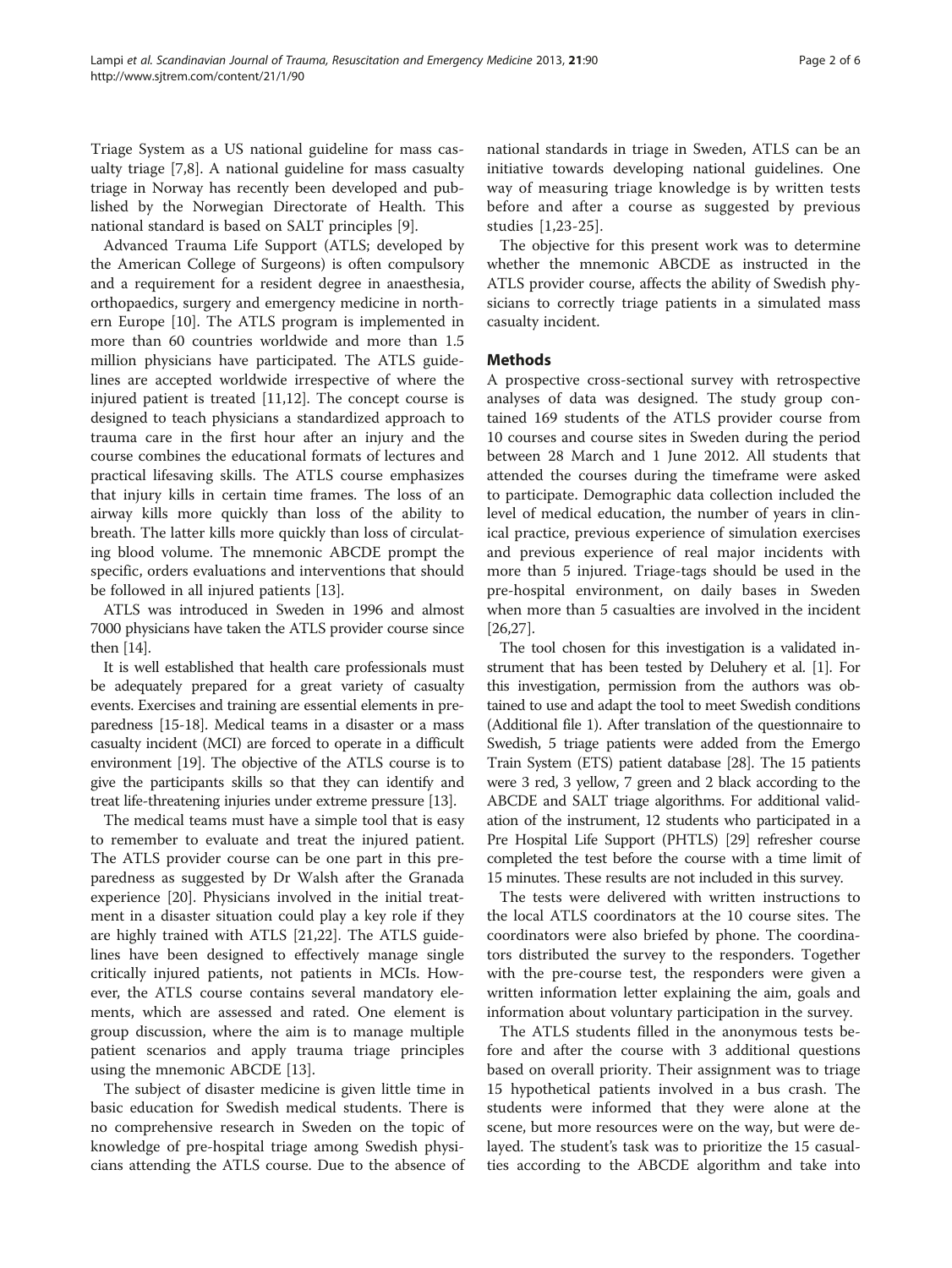account the postulated circumstances. The student could receive 15 patient points, 1 point for each correctly triaged patient. In the triage, the ATLS students used a colour-coded algorithm with red for priority 1, yellow for priority 2, green for priority 3 and black for dead. The last question in the test was about evacuation from the scene. The student was informed that there were 3 ambulances ready for transport. The respondent's assignment, with no additional patient data, was to identify 3 of the 15 patients that should leave the scene first in these 3 ambulances. The ambulances would leave the incident site at the same time. The same test was used before and after the course.

The tests were completed just before the ATLS provider course and immediately after the course. The time for completing the test in both settings was 15 minutes [[23\]](#page-4-0). The responder coded both tests. After pairing the tests, the coordinators coded the tests and sent them by mail for analyses. The test results were coded, collected and stored in accordance with County Council and University integrity protocols. The regional ethics board was consulted and agreed that the study was not subject to ethical board regulation.

The collected data were recorded in Excel 2011 (Microsoft) for MAC. Statistica (data analysis software system), version 10 (StatSoft) was used for statistical analyses. Descriptive analysis and the paired  $t$  test were used to analyze the tests. For analysis between groups, ANOVA and the Tukey post hoc test were used. A p-value of less than 0.05 was considered significant.

#### Results

The ATLS provider courses were attended by 169 students in Sweden during this survey's timeframe. A total of 153 (90%) participants voluntarily participated in the survey. 13 students chose not to participate in the survey and no further questions were asked (Table 1). Participant's professional background is illustrated in Figure [1](#page-3-0). Overall, 57 (37%) of the students reported having previous MCI drill experience. Seventeen (11%) participants had experience of a real major incident involving more than 5 injured people.

Of the 153 participants, 142 (92%) students completed the triage section in full. The mean pre-course test score for the 142 students was 9.51 patient points. For the post-

Table 1 Number of participants in the different sections of the tests

| <b>Section</b> | <b>Available</b><br>participants |     | Participants Participants with<br>complete tests | %   |
|----------------|----------------------------------|-----|--------------------------------------------------|-----|
| Triage         | 169                              | 153 | 142                                              | 92  |
| Base           | 169                              | 153 | 153                                              | 100 |
| Evacuation 169 |                                  | 153 | 146                                              | 95  |

course test, the mean score was 9.21 patient points. No statistical significance was found  $(p > 0.05)$  (Figure [2\)](#page-3-0).

There were no statistical differences in the mean score according to patient points in the pre-course test regarding medical experience, length of education, or those who had previously participated in an exercise situation  $(p > 0.05)$ .

There was no statistical difference between the preand post-course tests regarding the 3 base questions. The mean scores in the pre-course test was 2.57 and 2.65 in the post-course test ( $p > 0.05$ ).

The test included a question on prioritizing the departure of the patients from the scene. This question was independent from the triage section. The result indicated whether the students had identified the most injured patients, the 3 coded red among the 15 casualties. Of the 153 participants, 146 (95%) completed this section. Eight (5%) students managed to identify the 3 code red patients before the course and 11 (7%) students in the post-course test. There were no statistical differences between pre- and post-course test scores ( $p > 0.05$ ).

#### **Discussion**

A test was set out for Swedish ATLS students before and after the course to investigate whether the course influenced the participants' knowledge of triage using the ABCDE algorithm. This study indicates that the ability of triage among the ATLS students did not improve.

Physicians are required to provide urgent care during disasters and become educated in disaster preparedness and management. Previous work has documented that 70–80% of physicians correctly triaged patients during simulated MCIs [\[1,](#page-4-0)[30,31](#page-5-0)]. However, in this study, the participants were able to triage only 9 of the 15 patients (61%) correctly in both simulated tests. This result is noteworthy and a concern. The results for this study demonstrate no significant differences between the pre- and post-course tests regarding the triage section. This study indicates that the group triage discussion during the ATLS course does not increase the knowledge of triage among Swedish physicians when applying the ABCDE algorithm. Furthermore, the result may have been different if physicians from other Nordic countries had participated due to different educational systems. However, because of the power of the ATLS and its widespread use around the world, it would be advantageous if, after attending an ATLS provider course, participants have basic knowledge of triage.

The physicians in this study are active in different specialties throughout Sweden. Only 11 of 153 participants in this investigation managed to identify the most injured patients and prioritize them for the first available transport. Furthermore, this study found that 17 of 153 physicians have participated in an actual incident with more than 5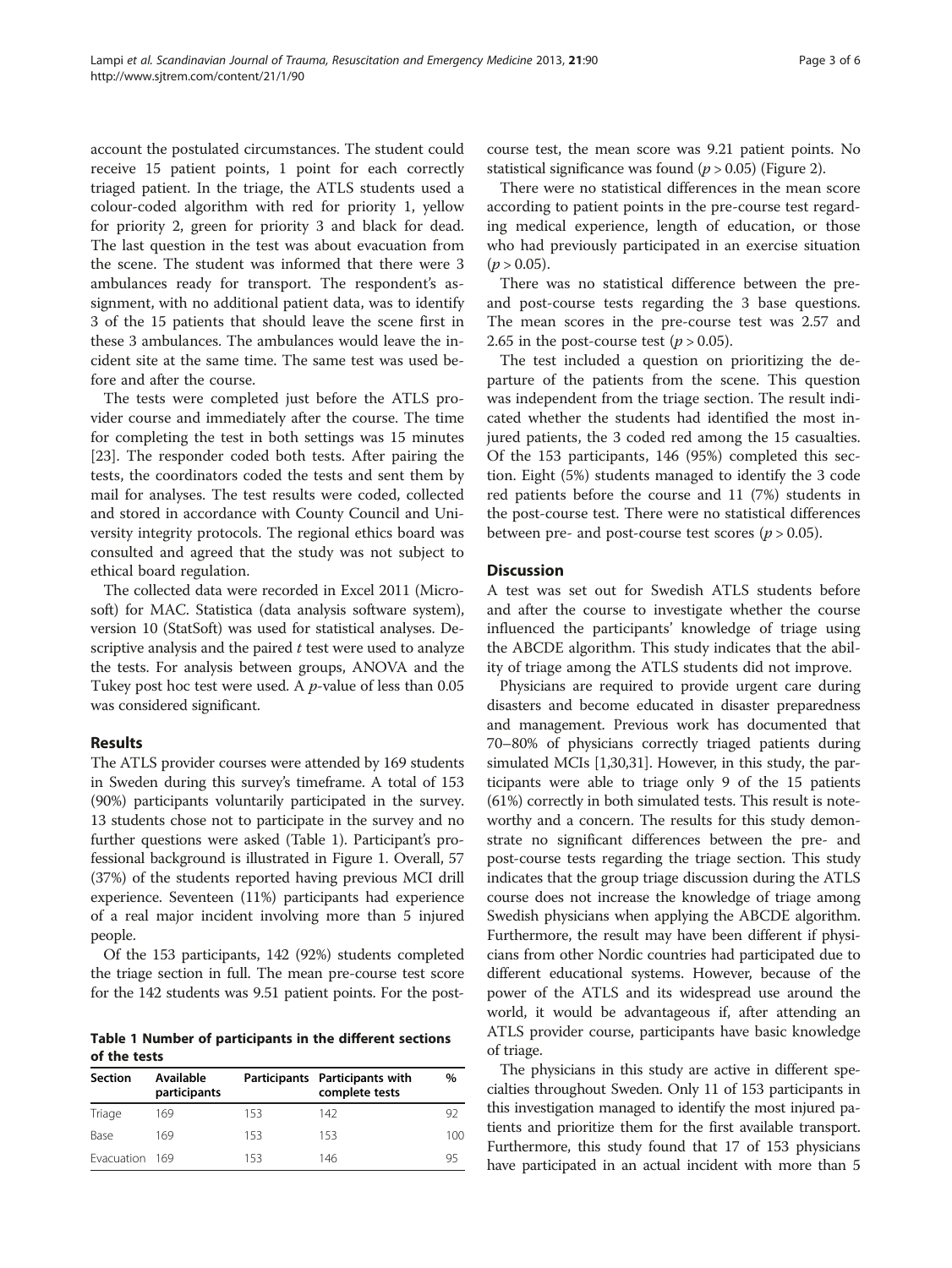<span id="page-3-0"></span>

casualties. Previous studies indicate that if physicians work in a pre-hospital setting during an MCI, it is of great benefit if they do that in their day-to-day work and have proper training [\[18](#page-4-0)[,32,33](#page-5-0)]. If physicians are to work at MCI sites, specially designed measureable training programs are important [[34](#page-5-0)]. One tool that can contribute to this kind of training may be the Emergo Train System [[35](#page-5-0)]. ETS or similar interactive educational simulation systems could be used to test and evaluate incident command systems, hospital preparedness and triage.

Of the 153 participants in this study, 57 had previously participated in a drill with more than 5 injured people. There is an ongoing discussion in Sweden about the level of education in disaster medicine among medical personnel, especially among medical students, future doctors and nurses. During a national conference in 2012, unpublished data was presented to show that several medical universities in Sweden have not prioritized the topic of disaster medicine at undergraduate level and this development is a concern [[36](#page-5-0)].

Several pre-hospital triage systems exist in Sweden at the present time. This may contribute to difficulties comparing and measuring patient outcomes. Different triage systems may lack a common language if an MCI incident occurs, for example, near county borders. Previous studies have emphasized that one pre-hospital triage system on a national level can be an option [[7,](#page-4-0)[37\]](#page-5-0).

The results of this study may initiate a discussion about training and preparedness of Swedish physicians for pre-hospital triage. Further research could include PHTLS students in Sweden taking the same test and comparing the results with this study. This may indicate

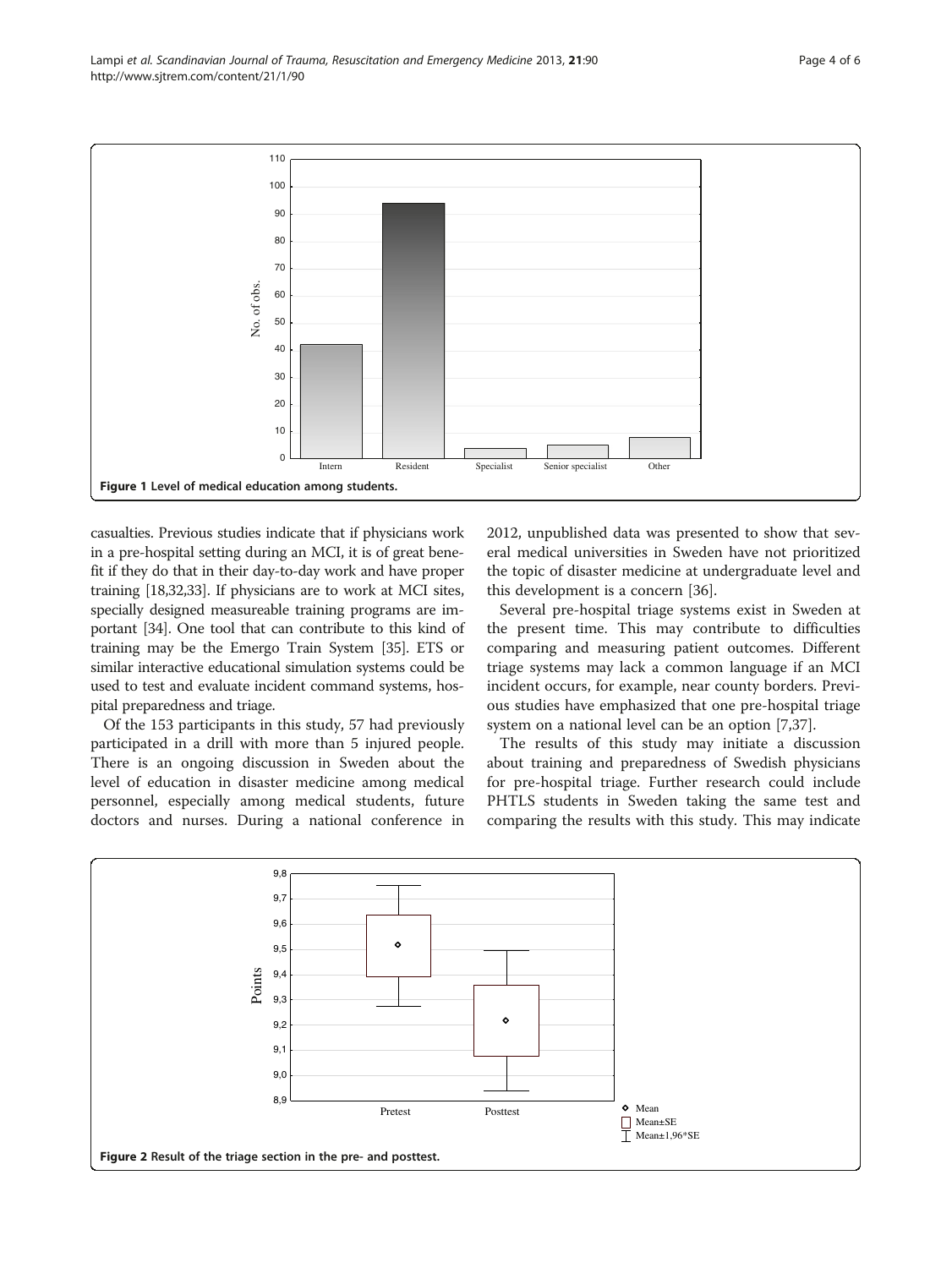<span id="page-4-0"></span>if PHTLS students are better prepared to perform triage in an MCI, which could reflect that it is easier to learn triage if you work frequently in a pre-hospital setting.

The results of this study are limited to Swedish conditions and to a simulated situation using a questionnaire. The ability to correctly triage patients during a paper exercise scenario may not represent the ability to triage patients in a true MCI.

The participants had access to the ATLS manual 5 weeks before attending the course, which, in theory, could have influenced the pre-course test result. However, ATLS students should be able to score higher in a triage exercise than was evident in this study.

#### Conclusion

The physicians who participated in an ATLS provider course in the spring of 2012 in Sweden have been evaluated on their triage knowledge by a pre- and post-course test using a mock drill. The results of this study indicate that the mnemonic ABCDE as instructed in the ATLS provider course doesn't significantly affects the ability of triage among Swedish physicians. The outcome may initiate a discussion about the training and preparedness of Swedish physicians for pre-hospital triage. The outcome of this investigation indicates that experience of real incidents with more than 5 injured people seems to be unusual among Swedish physicians. Furthermore, lack of exercises and training at undergraduate level is a concern. Actions to increase Swedish physicians' knowledge of triage, in the ATLS context or separately, are warranted.

### Additional file

#### [Additional file 1:](http://www.biomedcentral.com/content/supplementary/1757-7241-21-90-S1.doc) Pre/Post-Test.

#### Competing interests

The authors declare that they have no competing interests.

#### Authors' contributions

ML, TV and COJ designed the study. ML performed the data collection and ML and COJ performed the statistical analysis of the data. ML, COJ and TV contributed to the interpretation. ML and COJ drafted the manuscript. All authors revised the manuscript and approved it in it's the final form.

#### Acknowledgements

The authors wish to thank all the ATLS students and the local ATLS coordinators who collected the data. A special thanks to Kristian Åslund at KMC for valuable statistical support.

#### Received: 2 June 2013 Accepted: 2 December 2013 Published: 20 December 2013

#### References

- Deluhery MR, Lerner EB, Pirrallo RG, Schwartz RB: Paramedic accuracy using SALT triage after a brief initial training. Prehosp Emerg Care 2011, 15(4):526-532.
- 2. Merin O, Miskin IN, Lin G, Wiser I, Kreiss Y: Triage in mass-casualty events: the Haitian experience. Prehosp Disaster Med 2011, 26(5):386-390.
- 3. Jenkins JL, McCarthy ML, Sauer LM, Green GB, Stuart S, Thomas TL, Hsu EB: Mass-casualty triage: time for an evidence-based approach. Prehosp Disaster Med 2008, 23(1):3–8.
- 4. Kilner TM, Brace SJ, Cooke MW, Stallard N, Bleetman A, Perkins GD: In 'big bang' major incidents do triage tools accurately predict clinical priority?: a systematic review of the literature. Injury 2011, 42(5):460–468.
- 5. Cone DC, Serra J, Burns K, MacMillan DS, Kurland L, Van Gelder C: Pilot test of the SALT mass casualty triage system. Prehosp Emerg Care 2009, 13(4):536–540.
- 6. Cone DC, Serra J, Kurland L: Comparison of the SALT and Smart triage systems using a virtual reality simulator with paramedic students. Eur J Emerg Med 2011, 18(6):314–321.
- 7. Lerner EB, Schwartz RB, Coule PL, Weinstein ES, Cone DC, Hunt RC, Sasser SM, Liu JM, Nudell NG, Wedmore IS, Hammond J, Bulger EM, Salomone JP, Sanddal TL, Markenson D, O'Connor RE: Mass casualty triage: an evaluation of the data and development of a proposed national guideline. Disaster Med Public Health Prep 2008, 2(Suppl 1):S25–S34.
- 8. Lerner EB, Schwartz RB, Coule PL, Pirrallo RG: Use of SALT triage in a simulated mass-casualty incident. Prehosp Emerg Care 2010, 14(1):21–25.
- 9. Helsedirektoratet: Nasjonal veileder for masseskadetriage. Helsodirektoratet IS-0380 Juni; 2013.
- 10. Personal communication: ATLS: European Meeting. Berlin; 2012.
- 11. Maeder MB, Germann S, Banz VM, Amsler F, Driscoll P, Zimmermann H, Exadaktylos AK: Swiss multidisciplinary and multilingual experience of the Advanced Trauma Life Support course: lessons for Europe. Eur J Emerg Med 2012, 19(4):220–225.
- 12. Thies K, Gwinnutt C, Driscoll P, Carneiro A, Gomes E, Araújo R, Cassar MR, Davis M: The European trauma course–from concept to course. Resuscitation 2007, 74(1):135–141.
- 13. American Collage of Surgeons: Advanced Trauma Life Support for Doctors ATLS. 9th edition. Chicago, IL; 2012.
- 14. ATLS: Sverige; 2011. [http://www.atls.se](http://www.atls.se/).
- 15. Redwood-Campbell L, Abrahams J: Primary health care and disasters-the current state of the literature: what we know, gaps and next steps. Prehosp Disaster Med 2011, 26(3):184–191.
- 16. Ashkenazi I, Olsha O, Schecter WP, Kessel B, Khashan T, Alfici R: Inadequate mass-casualty knowledge base adversely affects treatment decisions by trauma care providers: survey on hospital response following a terrorist bombing. Prehosp Disaster Med 2009, 24(4):342–347.
- 17. Yin H, He H, Arbon P, Zhu J: A survey of the practice of nurses' skills in Wenchuan earthquake disaster sites: implications for disaster training. J Adv Nurs 2011, 67(10):2231–2238.
- 18. Aylwin C, König T, Brennan N, Shirley P, Davies G, Walsh M: Reduction in critical mortality in urban mass casualty incidents: analysis of triage, surge, and resource use after the London bombings on July 7, 2005. Lancet 2006, 368:2219–25.
- 19. Smith E, Wasiak J, Sen A, Archer F, Burkle FM Jr: Three decades of disasters: a review of disaster-specific literature from 1977-2009. Prehosp Disaster Med 2009, 24(4):306–311.
- 20. Walsh DP, Lammert GR, Devoll J: The effectiveness of the advanced trauma life support system in a mass casualty situation by non-traumaexperienced physicians: Grenada 1983. J Emerg Med 1989, 7(2):175-180.
- 21. Wolf S, Partenheimer A, Voigt C, Kunze R, Adams HA, Lill H: Primarv care hospital for a mass disaster MANV IV. Experience from a mock disaster exercise. Unfallchirurg 2009, 112(6):565–574. in German.
- 22. Sollid S, Rimstad R, Rehn M, Nakstad A, Tomlinson A, Strand T: Oslo government district bombing and utöya island shooting July 22, 2011: the immediate prehospital emergency medical service response. Scand J Trauma Resusc Emerg Med 2012, 20:3.
- 23. Gershon RR, Vandelinde N, Magda LA, Pearson JM, Werner A, Prezant D: Evaluation of a pandemic preparedness training intervention of emergency medical services personnel. Prehosp Disaster Med 2009, 24(6):>508–511.
- 24. Sapp RF, Brice JH, Myers JB, Hinchey P: Triage performance of first-year medical students using a multiple-casualty scenario, paper exercise. Prehosp Disaster Med 2010, 25(3):239–245.
- 25. Kim TE, Reibling ET, Denmark KT: Student perception of high fidelity medical simulation for an international trauma life support course. Prehosp Disaster Med 2012, 27(1):27–30.
- 26. Radestad M: Erfarenheter och attityder till prioriteringsmarkeringar och skadekort i Stockholms Läns Landsting. Stockholms Prehospitala Centrum; 2009.
- 27. County Council of Östergötland: Kris och katastrofmedicinsk beredskapsplan för Landstinget i Östergötland- utgåva 2010. ; 2010:3601. LiÖ.